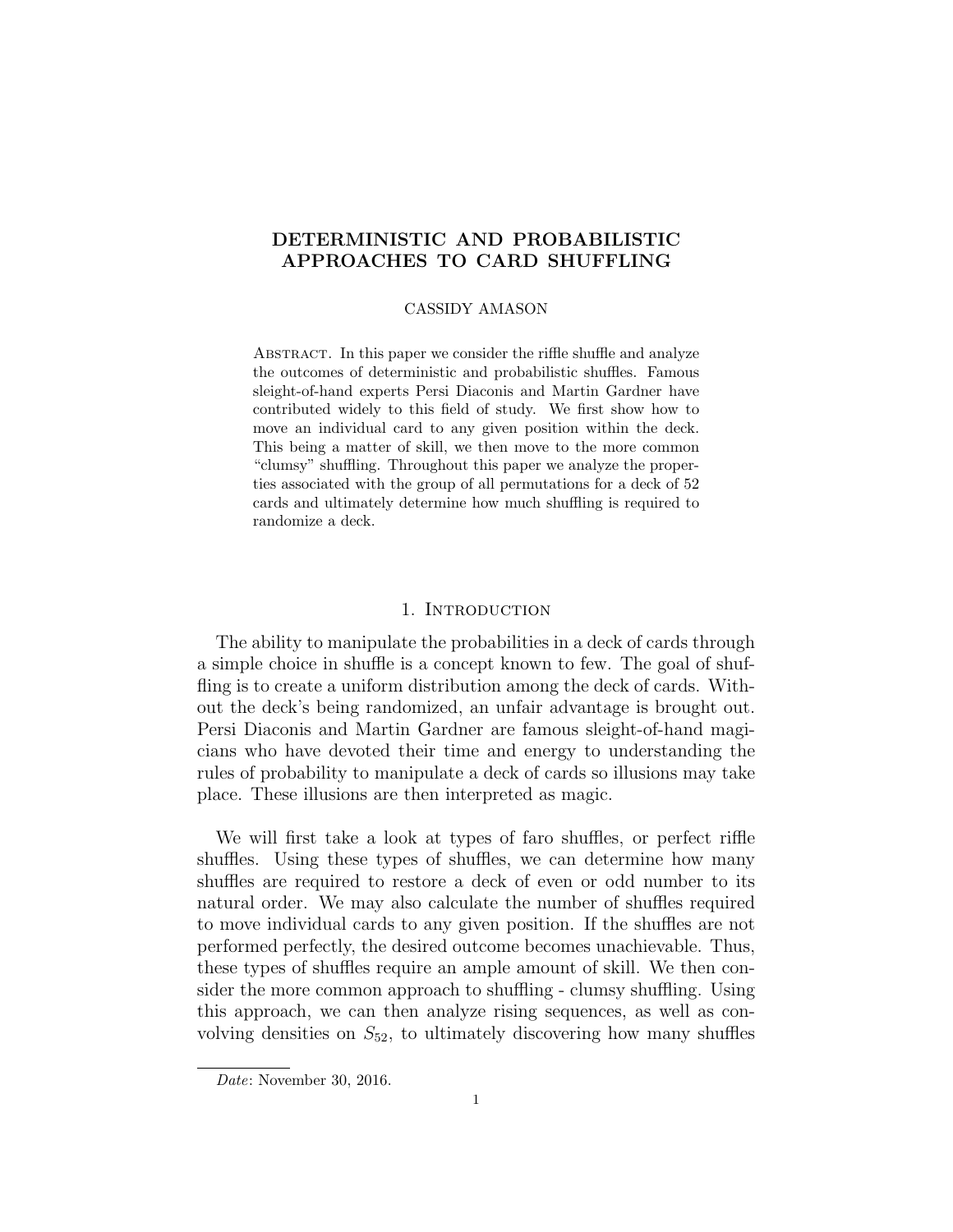may randomize a deck of 52 cards.

Famous sleight-of-hand expert Persi Diaconis was born in 1945, and at the age of 5, he developed a deep interest in magic. He began to teach himself simple tricks that continued to increase in sophistication over time. Diaconis attended George Washington High School in NYC and found himself at home as a member of the magic club. Often, Diaconis would cut school and hang around magic stores where he learned about different types of shuffles. As Diaconis' education level grew, he was able to use math in many of his card tricks. Before Diaconis was able to gradutate at the age of 15, Dai Vernon (a famous canadian born sleight-of-hand expert) invited 14 year old Diaconis to join him on one of his American tours performing magic shows. Diaconis eagerly left without a word to his parents. Regardless of not being in high school, Diaconis' teachers decided to give him grades for exams he had not taken - and he ended up graduating high school. Diaconis started out his college career at City University in NY, and paid his way through college collecting money he made from playing poker games on ships. Diaconis eventually met Martin Gardner because of their shared interest in magic, and Gardner made arrangements for Diaconis to attend Harvard University, where he majored in statistics. He started inventing magic tricks, giving lessons, and collecting old books on magic and at 71 he is still devoting much of his energy to magic. Diaconis is currently a Professor of Statistics and Math at Stanford University. [9]

Born in 1914, Martin Gardner came from a wealthy family who owned a small oil company. He attended the University of Chicago where he majored in philosophy. Over the course of his life, Gardner published many works covering an astonishing number of fields. His first published work was a magic trick for the Sphinx at the age of 15. Initially, he wrote little pieces for magazines that didn't pay. After serving in World War II for four years, he wrote for Esquire Magazine, was laid off, and then moved to writing for Humpty Dumpty (a children's magazine). Gardner incorporated a number of paper cuttings and foldings into the magazine. Eight years later, he went to write for Scientific American, writing a column titled Mathematical Games. He has written over 60 hardbacks and a number of mathematical papers - a few of which we reference in this paper. In 2010, at the age of 95, Martin Gardner passed away. [8]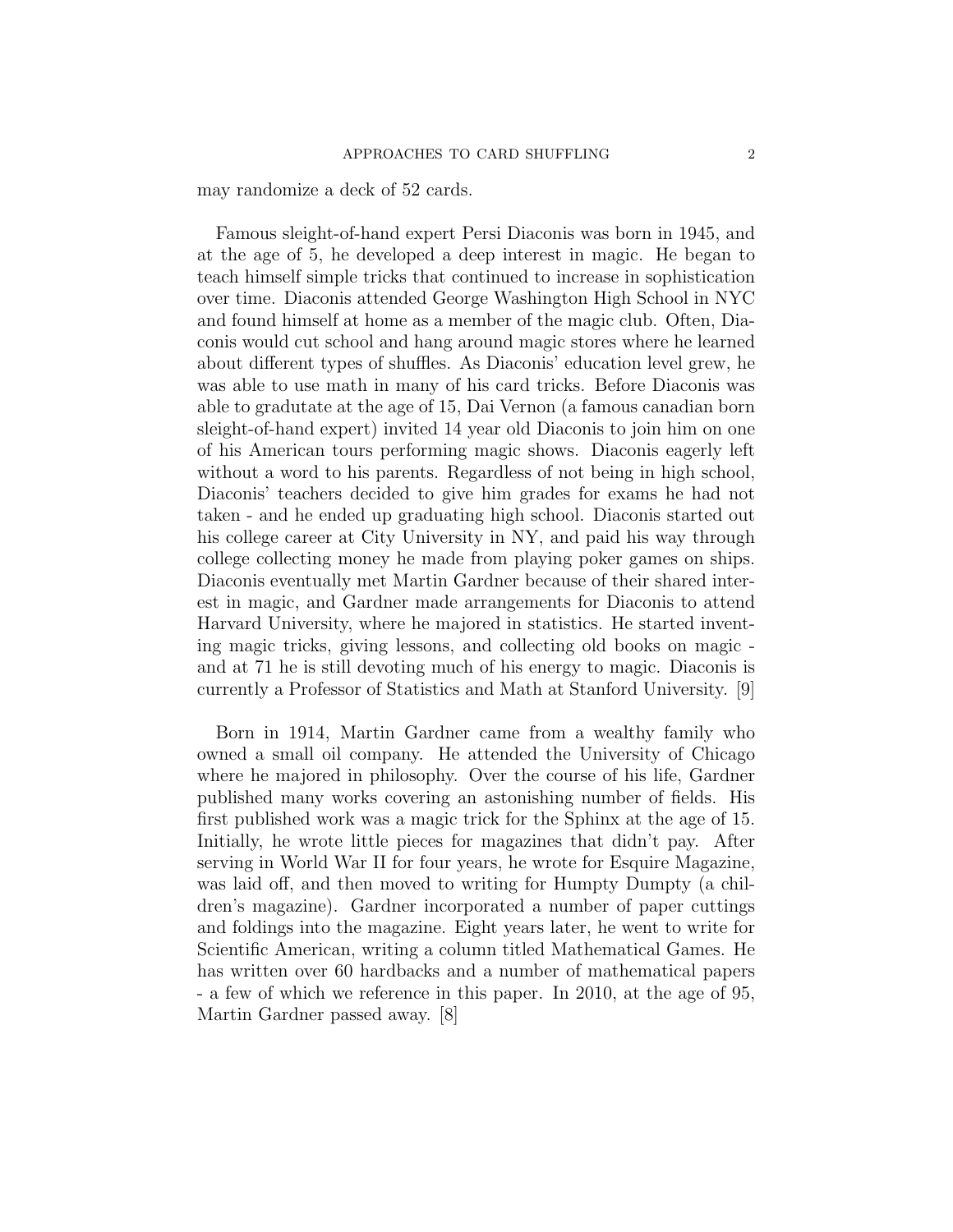## APPROACHES TO CARD SHUFFLING 3

## 2. Deterministic Magic

In this section, we introduce a few perfect shuffles in which we are able to watch individual cards move throughout the deck with certainty.

**Definition 2.1.** A riffle shuffle is done by splitting a deck of N cards into 2 piles of k and  $N - k$  and interlacing the piles together.

The shuffles that are defined below are examples of perfect riffle shuffles.

**Definition 2.2.** An **faro shuffle** is a perfect riffle shuffle, in which the deck is split evenly and the two halves are interwoven perfectly.

Some types of faro shuffles include in-shuffles and out-shuffles.

**Definition 2.3.** An out-shuffle is a faro shuffle in which the original top card remains on top after the shuffle has ended.

**Definition 2.4.** An in-shuffle is a faro shuffle in which the original top card takes the position of the second card from the top after the shuffle has ended.

Using the piece-wise functions below, we are able to determine where any card  $k$  in a deck of  $N$  cards will move after a single in-shuffle

$$
F_I(k) = \begin{cases} 2k & k \le N/2 \\ 2(k - N/2) - 1 & k > N/2 \end{cases}
$$

and after a single out-shuffle

$$
F_O(k) = \begin{cases} 2k - 1 & k \le N/2 \\ 2(k - N/2) & k > N/2. \end{cases}
$$

A faro shuffle works well with an even number of cards because we can split the deck evenly in half, but what about odd numbered decks? For an odd deck of cards, if the deck is cut above the center card it is an in-shuffle. This places the top card on the smaller half, resulting with its being second from the top. If the deck is cut below the center card, it is an out-shuffle. This places the top card on the larger half, resulting in the top card remaining in first position.

**Lemma 2.5.** Let  $N$  be the number of cards in a deck. Then repeated faro shuffles of the same type will return the deck to its original order.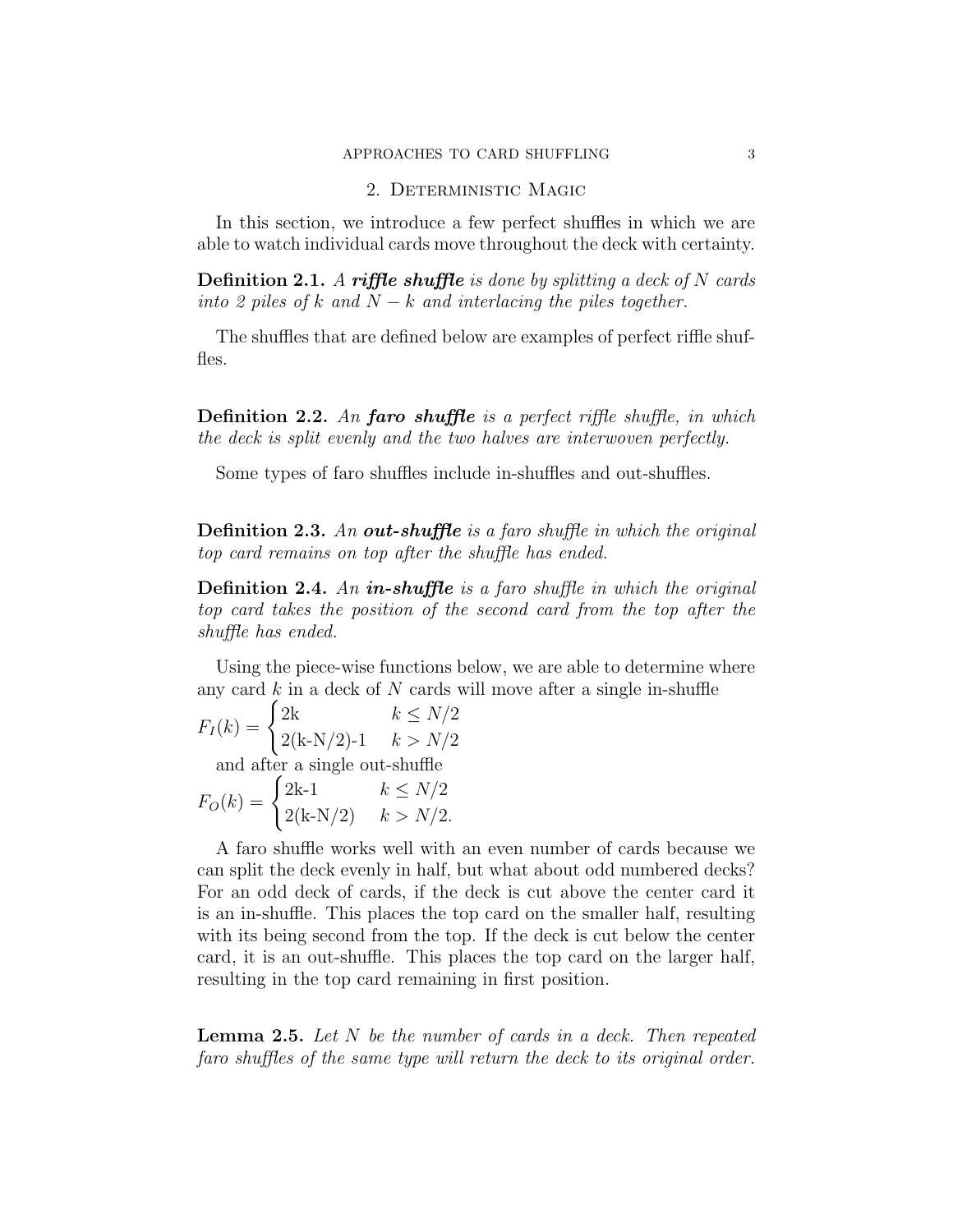If N is odd, then x number of in  $or$  out-shuffles will return the deck to its original order, where x is in the formula:  $2^x = 1 \pmod{N}$ . If N is even, then  $x$  number of out-shuffles will return the deck to its original order, where x is in the formula:  $2^x = 1 (mod(N-1))$  or x number of in-shuffles will return the deck to its original order, where  $x$  is in the formula:  $2^x = 1 \pmod{N+1}$ . Note that for each even N, the number of out-shuffles to restore order will be the same number of shuffles as N-1.

Example: Take  $N = 51$  and  $N = 52$ . For  $N = 51$ , we note 51 is odd. Observe the following:

$$
2^6 = 64 = 13
$$
 (mod 51)  
 $2^7 = 128 = 26$  (mod 51)  
 $2^8 = 256 = 1$  (mod 51).

Thus, 8 in-shuffles or 8 out-shuffles return the deck to its original order. Next we take  $N = 52$ , and we note 52 is even. Above we observed that for each even deck, the number of out-shuffles to restore order will be the same number of shuffles as the odd numbered deck before it  $(N-1)$ . Thus, 8 out-shuffles restore an even deck of  $N = 52$  to original order. To find the number of in-shuffles, observe the following:

$$
27 = 128 = 22 \pmod{(52+1)}
$$
  
 
$$
28 = 256 = 44 \pmod{(52+1)}
$$

$$
2^{52} = 4.50 \times 10^{15} = 1 \pmod{52+1}
$$

Thus, for  $N = 52$ , 8 out-shuffles *or* 52 in-shuffles will return the deck to original order. In [4], Gardner gives a chart that depicts the number of in and out shuffles required to restore order for a deck of 2 cards to a deck of 52 cards. The following is a small portion of Gardner's chart: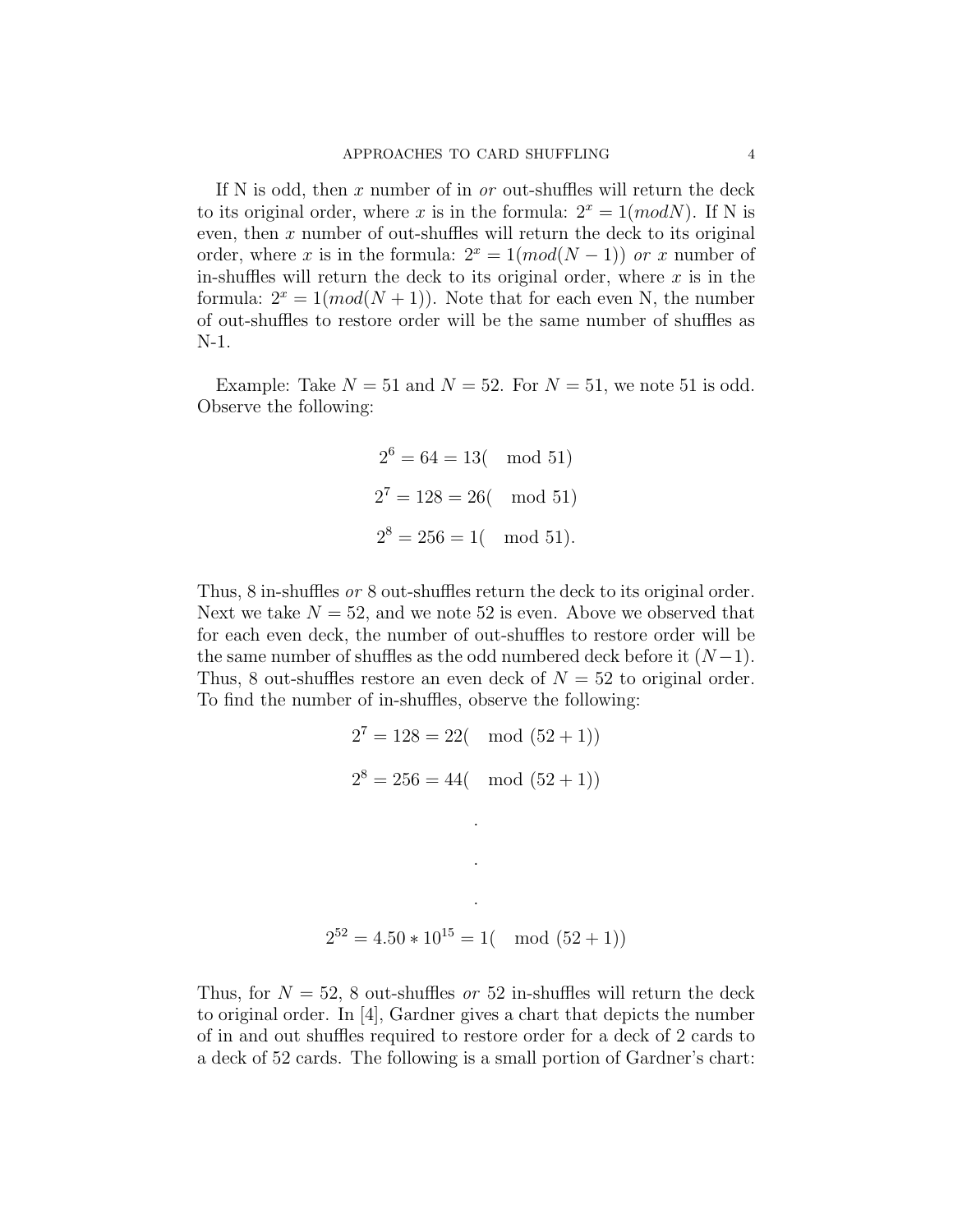| Number of Cards in Deck Out-Shuffles In-Shuffles |  |
|--------------------------------------------------|--|
|                                                  |  |
|                                                  |  |
|                                                  |  |
| 50                                               |  |
| 51                                               |  |
| 59                                               |  |

Lemma 2.6. There is a method of shuffling in which we can bring the top card of a deck to any given position within the deck.

Let a deck of N cards be labeled  $1, 2, 3, ..., N$ . To bring the top card to position p we take  $p-1 = y$  and write y as a base 2 number to obtain a representation consisting of 1's and 0's. Reading from left to right, we can then associate the 1's to in-shuffles and the 0's to out-shuffles.

Example: Say we have a deck of 8 cards and we want to move the top card to position 5. Then,  $N = 8$  and  $p = 5$ . Note that  $5 - 1 = 4$ . In base 2, we have  $4 = 100$ . Thus, after assigning in-shuffles to the 1's and out-shuffles to the 0's, we have that one in-shuffle followed by two out-shuffles will move the top card to position 5.

Observe the following: Suppose our deck starts in natural order: [A 2 3 4 5 6 7 8]. After one in-shuffle: [5 A 6 2 7 3 8 4] After an out-shuffle: [5 7 A 3 6 8 2 4] After the last out-shuffle: [5 6 7 8 A 2 3 4]

In [6], Paul Swinford, a card shuffling expert, discovered that the pattern of shuffles that brings the top card to a given position  $p$  also brings the card in position  $p$  to the top, as seen in our previous example. However, if we take a card in position  $p$  and move it to the top, it is not always true that the top card will move to position  $p$ .

Lemma 2.7. There is a method of shuffling in which we can bring a card in any position within the deck to the top.

Let a deck of 2n cards be labeled  $0, 1, 2, 3, ..., 2n-1$ , with the top card being in position 0. Let  $r \in \mathbb{Z}$  satisfying  $2^{r-1} < 2n \leq 2^r$ . We can assume that  $0 < p < 2n - 1$  since if  $p = 0$  we don't have to do anything and if  $p = 2n - 1$ , then r consecutive in-shuffles does the job. Next, let t be the largest integer not exceeding  $\frac{2^r(p+1)}{2n}$  $\frac{p+1}{2n}$  and write  $t = t_1, t_2, ... t_r$  it its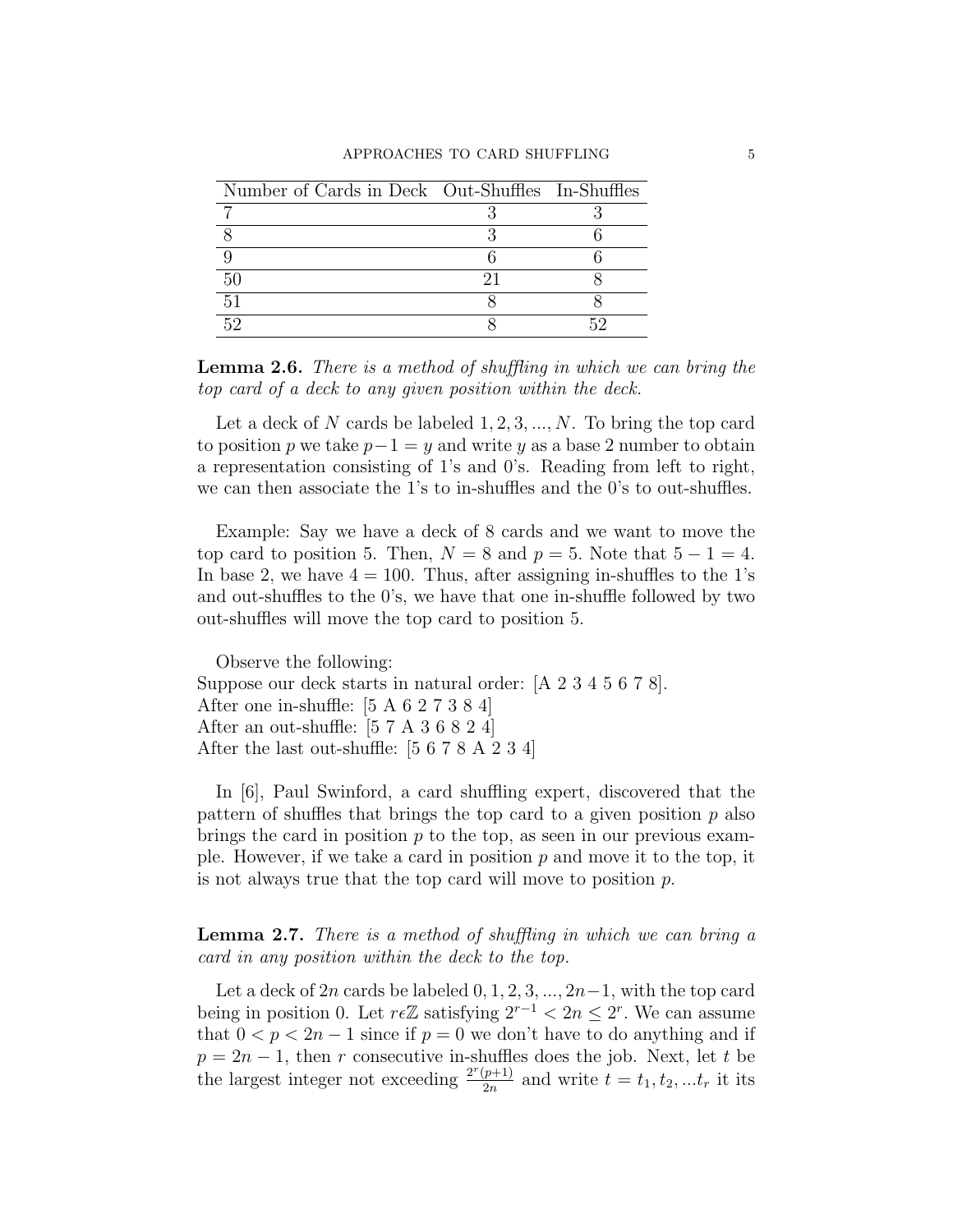base 2 expansion. Let  $s_1, s_2, \ldots s_r$  be the last r digits of the base expansion of 2nt. Finally, form the binary sequence  $u_1, u_2, \ldots, u_r$  by defining  $u_i = s_i + t_i$  where addition is done modulo 2. Then the desired shuffle sequence can be read from left to right associating the 1's to in-shuffles and the 0's to out-shuffles.

Example: Let  $2n = 12$ , and we want to bring card in position 8 to the top.

First,  $r = 4$  since  $2^3 < 12 \le 2^4$ . Then,  $\frac{2^4(8+1)}{12} = 12$ . Thus  $t = 11$ . In base 2, we have  $11 = 1011$ . Then,  $2nt = 12*11 = 132 = 10000100$ , and the last  $r = 4$  digits  $= 0100 = S_i$ . Finally,  $u_i = s_i + t_i = 0100 + 1011 =$ 1111. Thus, the resulting shuffle sequence to bring card in position 8 to the top is four consecutive in-shuffles.

Observe the following:

Suppose our deck starts in natural order: [A 2 3 4 5 6 7 8 9 10 J Q]. Note that card A is in position 0 and the card in position 8 is card 9. After the first in-shuffle we have:  $[7 \text{ A } 8 \text{ 2 } 9 \text{ 3 } 10 \text{ 4 } J \text{ 5 } Q \text{ 6}]$ After the second in-shuffle:  $[10 7 4 A J 8 5 2 Q 9 6 3]$ After the third in-shuffle:  $[5 10 2 7 Q 4 9 A 6 J 3 8]$ And finally, after the fourth in-shuffle: [9 5 A 10 6 2 J 7 3 Q 8 4]. Note that while the card in position 8 came to the top, our original top card did not move to position 8.

Moving individual cards within a deck with certainty takes skill it is estimated that fewer than 100 people in the world can do these types of shuffles with a 52 card deck perfectly. Most people are clumsy shufflers, so now we consider a probabilistic approach to shuffling and magic.

#### 3. Background for Shuffling

Definition 3.1. A shuffle or permutation of cards is a rearrangement of cards (one-to-one and onto)  $\pi : \{1, ..., N\} \rightarrow \{1, ..., N\}.$ 

We let  $S_N$  denote all permutations of the set  $\{1, 2, 3, ..., N\}$ . So for  $S_{52}$  (we are denoting the set of all permutations for a deck of 52 cards), the possible number of rearrangements is 52!. Thus, any arrangement of the deck is an element of  $S_{52}$ , and shuffling can be compared to  $S_{52}$  acting on itself. The specifics of the shuffle are determined by the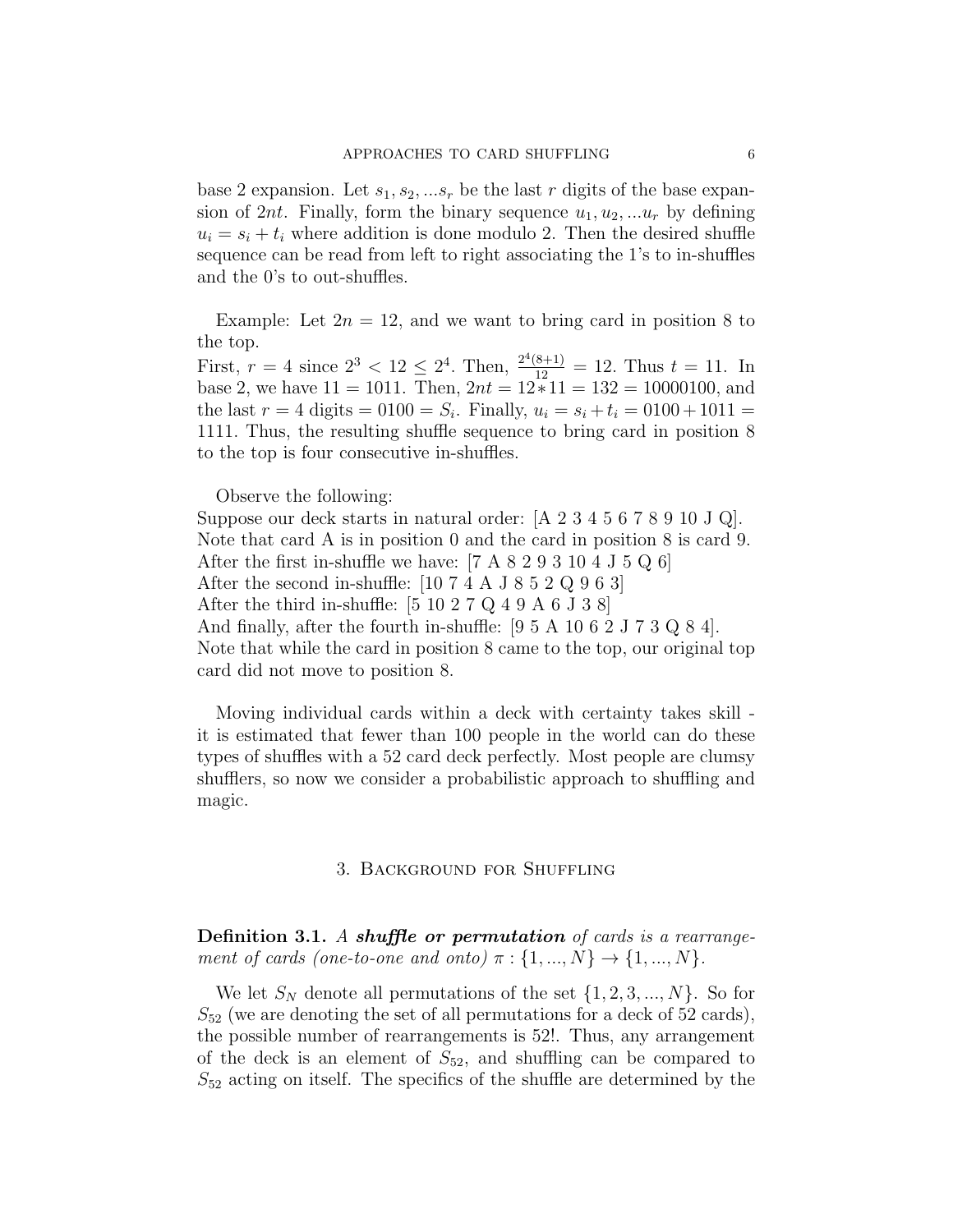probability distribution of shuffles,  $\pi$ .

Ideally, we want every arrangement to have probability  $\frac{1}{N!}$  for N cards, such that adding each probability distribution will equal 1. This means the deck has a uniform distribution - in other words, the deck is completely randomized.

If we were to look at a deck before and after a shuffle, how many cards would still be in the same position? Knowing these probabilities are useful for card dealers and magicians when performing certain tricks. First, we choose a completely random shuffle on  $S_N$ . A completely random shuffle will be a permutation chosen from  $S_N$  with each permutation having probability  $\frac{1}{N!}$  of being chosen.

Take for example  $N = 2$ . There are  $2! = 2 \times 1 = 2$  permutations that can result from shuffling 2 cards. Take cards A and 2. The permutations are as follows:  $\{[A2],[2A]\}$ . Let  $X=$  the number of k cards in the same position. Then:

| $-$<br>v | ., |  |
|----------|----|--|

Thus the expected number of cards that stay in the same position are

$$
E(X) = 0(1/2) + 1(0) + 2(1/2) = 1
$$

and the probability that at least 1 card stays in the same position is

$$
P(X \ge 1) = 1 - (1/2) = .5.
$$

Next we take  $N = 3$ . There are  $3! = 3 \times 2 \times 1 = 6$  permutations that can result from shuffling 3 cards. Take cards A,2,3. The permutations are as follows:  $\{[A23], [A32], [2A3], [23A], [32A], [3A2]\}.$  If we again let X  $=$  the number of k cards in the same position, then

| P(X)<br>$=$ $\overline{ }$<br>ıv | 12/6 | $13/6$   0 |  |
|----------------------------------|------|------------|--|

The expected number of cards that stay in the same position is

$$
E(X) = 0(2/6) + 1(3/6) + 3(1/6) = 1
$$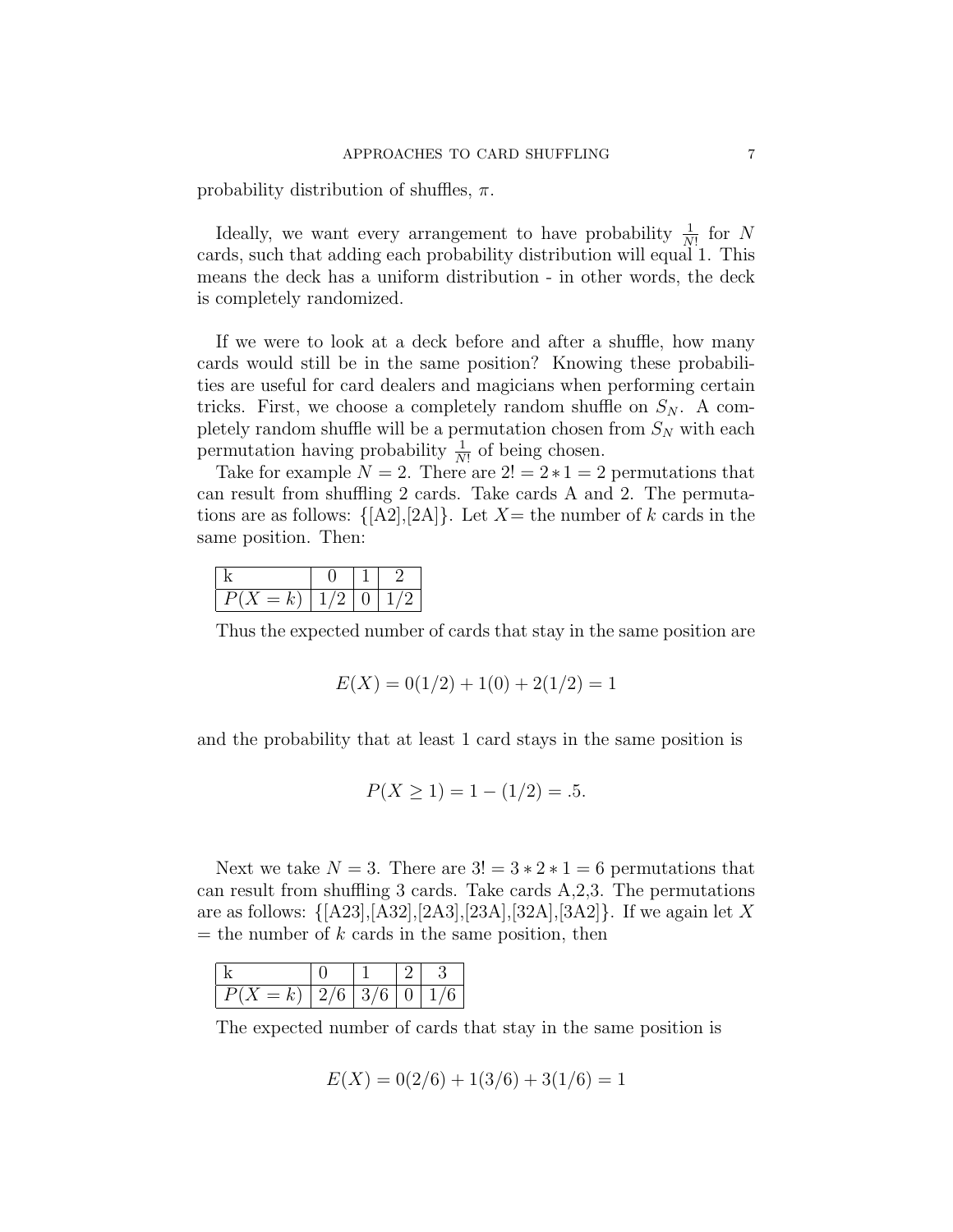and

$$
P(X \ge 1) = 1 - (2/6) = .667.
$$

If we wanted to know how many cards stay in the same position for a standard deck of cards, it would be impossible to list all 52! permutations and count which cards stay fixed for each permutation. Thus, we may instead observe the derangements in  $S_{52}$ .

Definition 3.2. A derangement is a permutation of a set that leaves no element in its original state.

While  $N!$  denotes the number of possible rearrangements in  $S_N$ , !N (the subfactorial of  $N$ ) denotes the possible derangements in  $S_N$ . The subfactorial of N is given by the formula:

$$
!N = N!(1 - \frac{1}{1!} + \frac{1}{2!} - \frac{1}{3!} + \dots + \frac{(-1)^N}{N!})
$$

and for  $S_{52}$ ,

$$
52!(1 - \frac{1}{1!} + \frac{1}{2!} - \frac{1}{3!} + \dots + \frac{(-1)^{52}}{52!})
$$

or

$$
52(\sum_{N=0}^{52} \frac{-1^N}{N!}).
$$

Note that from the Maclaurin series we are given

$$
e^x = \sum_{n=0}^{\infty} \frac{x^n}{n!}
$$

and

$$
e^{-1} = \sum_{n=0}^{\infty} \frac{(-1)^n}{n!}.
$$

Thus, the probability that one or more elements stay fixed after a single shuffle is  $1 - \frac{52!}{52!}$ , which is approximately 63%.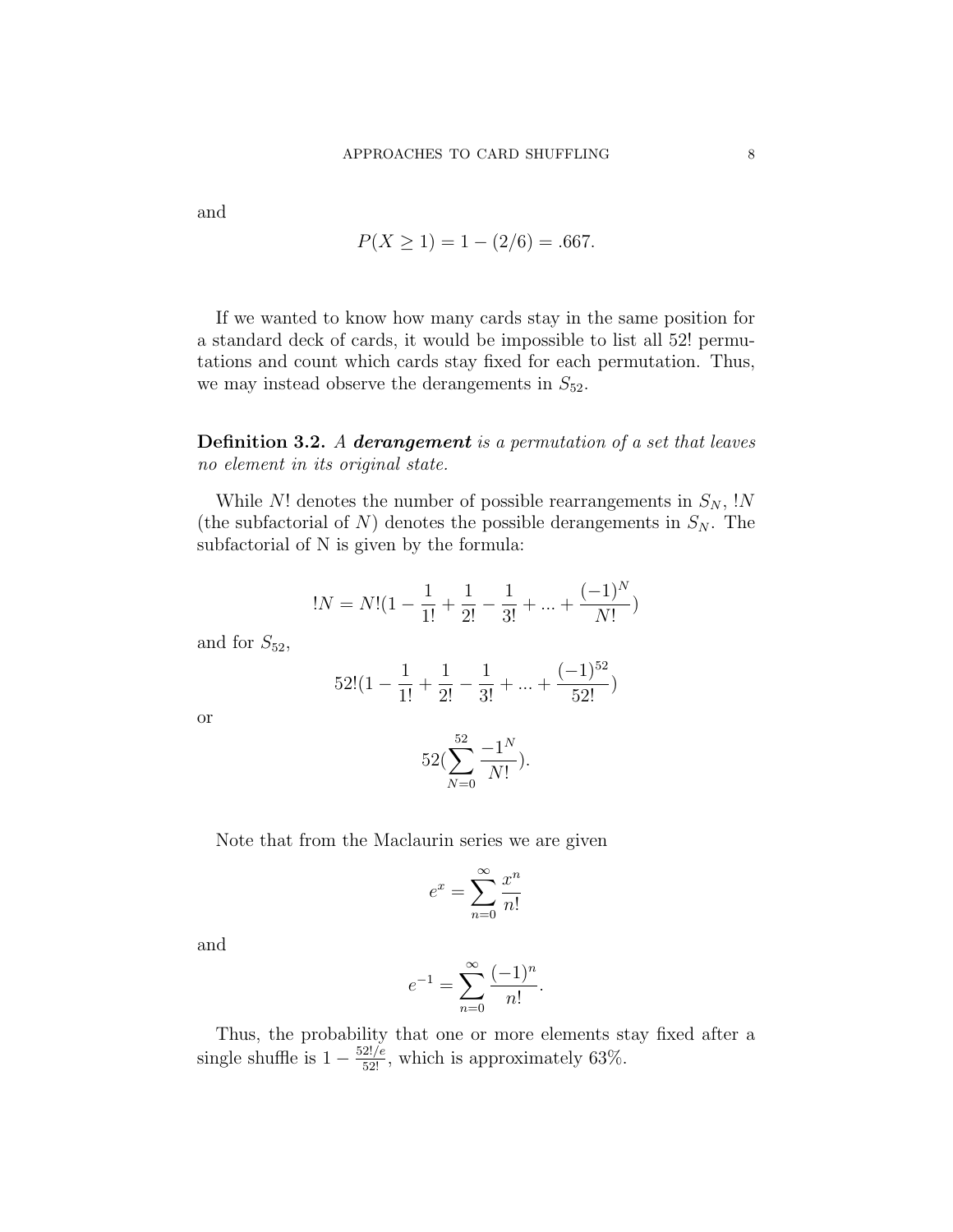## 4. Convolutions

Repeatedly shuffling a deck of cards corresponds to composing shuffles within the deck. Let  $a$  be a particular arrangement of N cards in the set all arrangements of N cards  $(S_N)$ . If we pick a shuffle  $(\pi)$ and apply it to  $a$ , we acquire a new arrangement  $(a')$  that is still an element  $S_N$ , thus  $S_N$  acts on itself. Say we start with an arrangement  $a=[123456]$  and the shuffle we pick is  $\pi=(1432)$ . Observe the following chart:

| $\alpha$ | $\begin{bmatrix} 1 & 2 & 3 & 4 & 5 & 6 \end{bmatrix}$ |
|----------|-------------------------------------------------------|
|          | $\pi(a) = a' \mid [2 \ 3 \ 4 \ 1 \ 5 \ 6]$            |
|          | $\pi(a') = a''$   [3 4 1 2 5 6]                       |

What is the probability that we chose  $\pi = (1432)$  as our shuffle? Let Q denote the step distribution, or the probability of choosing  $\pi \epsilon S_N$  as the shuffle.

We will use the top-in shuffle to illustrate our next example. A top in shuffle can be done by simply taking the top card of the deck and inserting it anywhere into the deck. Thus, observe the only following rearrangements for N=6:

 $\pi_1 = (1) = [123456]$  $\pi_2 = (12) = [213456]$  $\pi_3 = (132) = [231456]$  $\pi_4 = (1432) = [234156]$  $\pi_5 = (15432) = [234516]$  $\pi_6 = (165432) = [234561]$ 

Hence, the probability of choosing one of the above shuffles  $(Q)$  is 1/6.

**Definition 4.1.** A random walk on the symmetric group  $(S_N)$  is a sequence of random shuffles each chosen from the same probability distribution.

In [7], Mann tells us to suppose we are given a method of shuffling. We start at the identity permutation,  $S_i$  and take a step in the random walk (choose a  $\pi_1$ ) and then a second step in the random walk,  $\pi_2$ . Performing  $\pi_1$  and then  $\pi_2$  to a deck of cards can be written as  $\pi_2 \circ \pi_1$ . What is the probability for any given permutation now? In other words, what is the density for  $\pi_2 \circ \pi_1$ ? We may call this density  $Q^{(2)}$ . Note that the probability for  $\pi_1$  and then  $\pi_2$  being chosen is  $Q(\pi_1) * Q(\pi_2)$ , since the choices are independent of each other. So for any permutation,  $\pi$ ,  $Q^{(2)}(\pi)$  is given by the sum of  $Q(\pi_1) * Q(\pi_2)$  such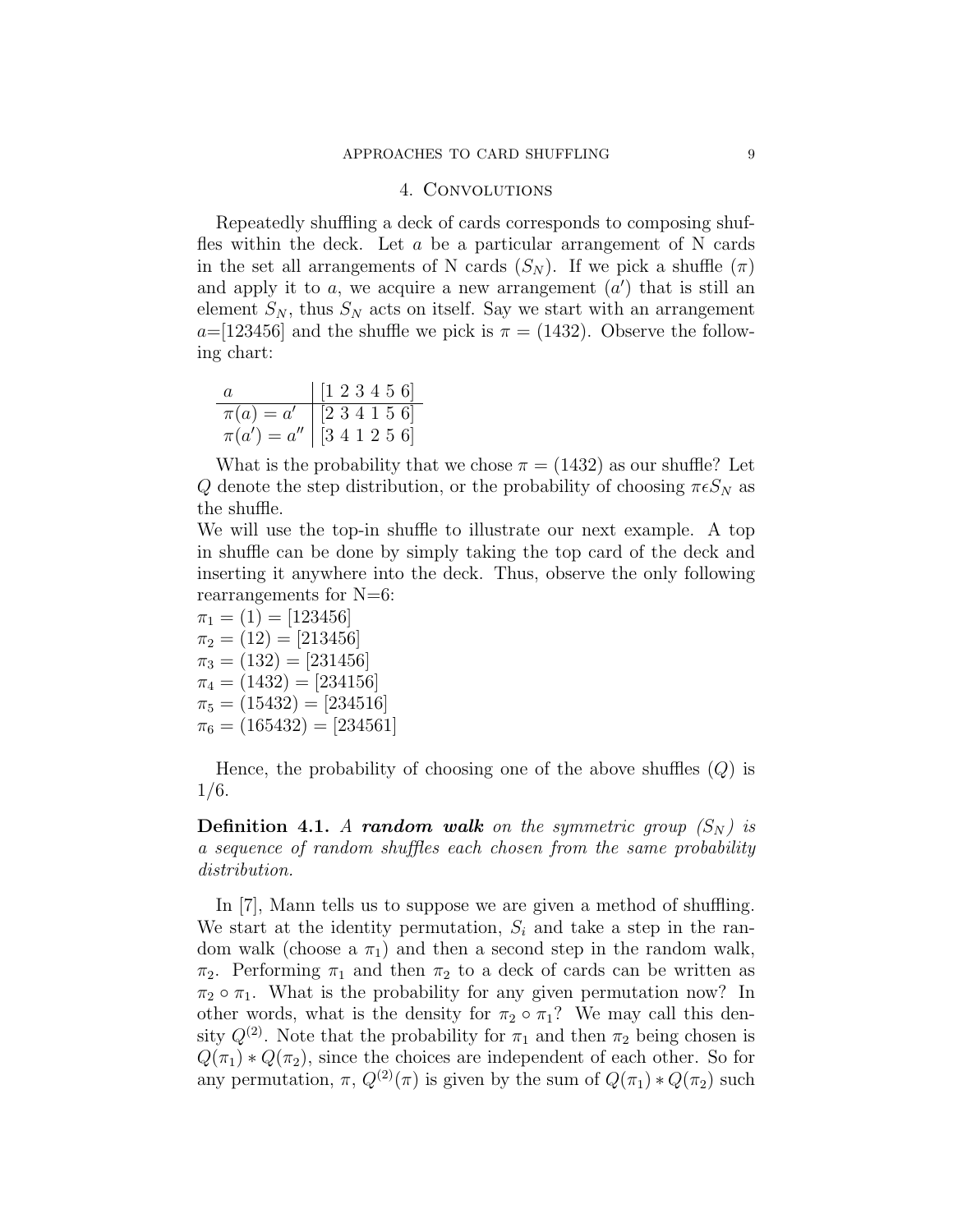that  $\pi = \pi_2 \circ \pi_1$ .

This way of combining Q with itself is called a convolution and is written  $Q \ast Q$ :

$$
Q^{(2)}(\pi) = Q * Q(\pi) = \sum_{\pi_2 \circ \pi_1 = \pi} (Q(\pi_1)Q(\pi_2)) = \sum_{\pi_1} (Q(\pi_1)Q(\pi \circ \pi_1^{-1}))
$$

**Lemma 4.2.** The associative property holds for the convolutions of  $\beta$ probability distributions, p. In other words,  $(p_1 * (p_2 * p_3))(\pi) = ((p_1 * p_2) * p_3)(\pi)$ . *Proof.* Note that  $(p_1 * (p_2 * p_3))(\pi) = (p_1 * p_{23})(\pi)$ , and by definition,

$$
(p_1 * p_{23})(\pi) = \sum_{\lambda \in S_N} (p_1(\pi) \circ \lambda^{-1}) p_{23}(\lambda).
$$

Observe the following:

$$
= \sum_{\lambda \in S_N} p_1(\pi \circ \lambda^{-1})(p_2 * p_3)(\lambda)
$$
  
= 
$$
\sum_{\lambda \in S_N} p_1(\pi \circ \lambda^{-1}) \sum_{\mu \in S_N} p_2(\lambda \circ \mu^{-1}) p_3(\mu)
$$
  
= 
$$
\sum_{\lambda \in S_N} (\sum_{\mu \in S_N} p_1(\pi \circ \lambda^{-1}) p_2(\lambda \circ \mu^{-1}) p_3(\mu)).
$$

Then we let  $\lambda = \sigma \circ \mu$  and  $\sigma = \lambda \circ \mu^{-1}$ .

$$
= \sum_{\mu \in S_N} (\sum_{\sigma \in S_N} p_1(\pi \circ (\sigma \circ \mu)^{-1} p_2(\sigma) p_3(\mu))
$$
  
\n
$$
= \sum_{\mu \in S_N} (\sum_{\sigma \in S_N} p_1((\pi \circ \mu^{-1}) \circ \sigma^{-1}) p_2(\sigma)) p_3(\mu)
$$
  
\n
$$
= \sum_{\mu \in S_N} p_{12}(\pi \circ \mu^{-1}) p_3(\mu)
$$
  
\n
$$
= (p_{12} * p_3)(\pi)
$$
  
\n
$$
= ((p_1 * p_2) * p_3)(\pi).
$$

Thus we have that  $(p_1 * (p_2 * p_3))(\pi) = ((p_1 * p_2) * p_3)(\pi)$ .

 $\Box$ 

For a deck of 52 cards to be completely randomized, we want each permutation on  $S_{52}$  to have probability  $\frac{1}{52!}$ . However, it is nearly impossible for this to occur. So when we ask how many shuffles are needed, we are not asking how far to go in order to achieve randomness, but rather how close to completely random is a shuffled deck? Next we are going to look at rising sequences within a deck, and we will find that if one is able to pick out which card has been inserted,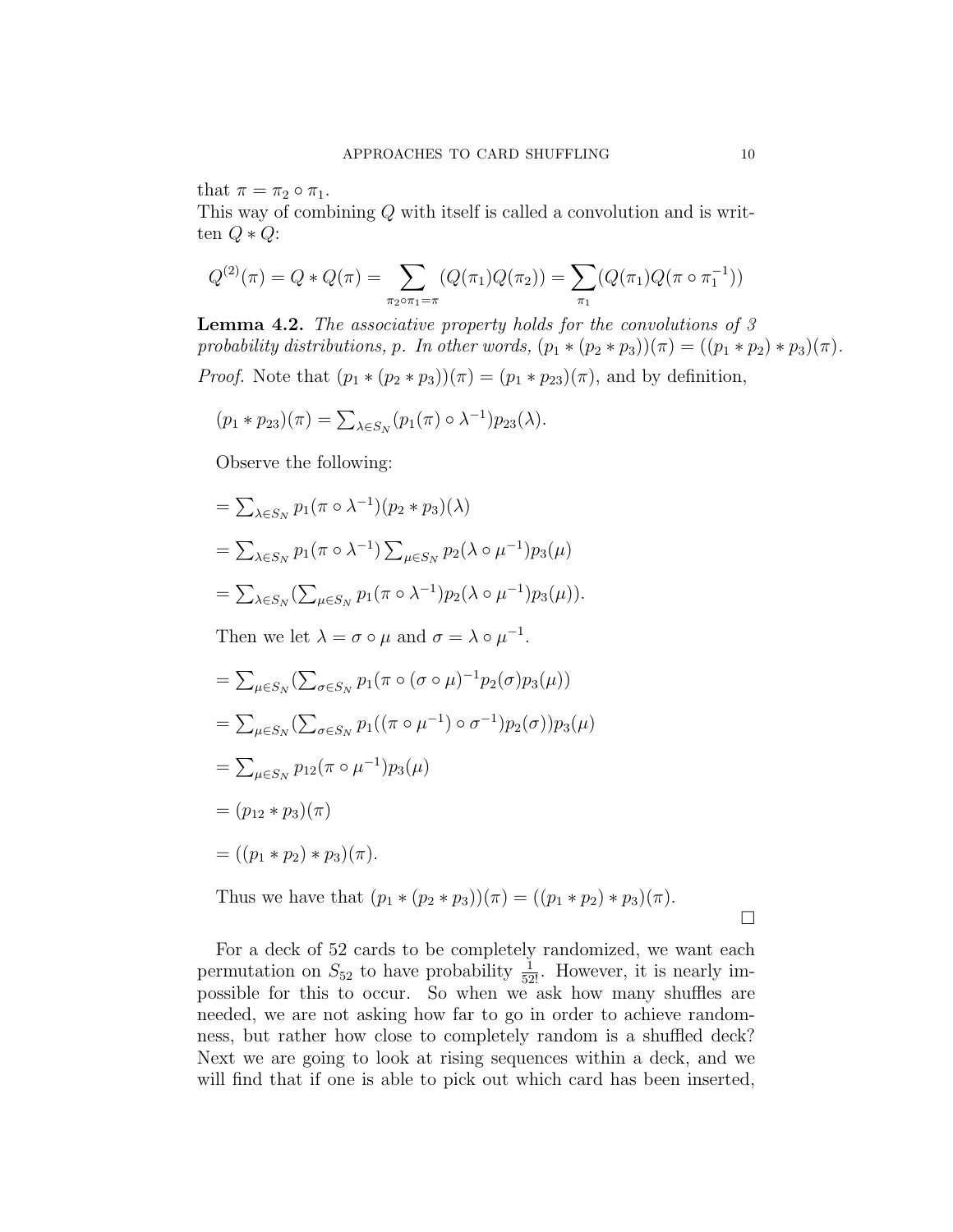the deck has not been shuffled enough and is therefore not randomized.

## 5. Rising Sequences

**Definition 5.1.** A rising sequence of a permutation is a maximal consecutively increasing subsequence.

How do we see rising sequences in a deck of cards?

The process is simple. First, we take a naturally ordered deck and perform a rearrangement from the permutations on  $S_N$ . We then pick any numbered card x and look after it to find card  $x + 1$ . If found, we then continue and look for  $x + 2$ . When we cannot find any further cards, we then repeat the process in reverse order. Now we start with card  $x-1$  and go backwards to find  $x-2$  and continue until no further cards can be found. This string of cards  $(...x-2,x-1,x,x+1,x+2,...)$ is known as a rising sequence of a deck. We keep repeating this process until all cards of the deck are in a rising sequence.

Mann illustrates this concept well in [7] with an example: Say we have a deck of 8 cards, and we know that the order of these cards after a shuffle is 45162378. We may pick any card, but say we start with  $x = 3$ . We then look for card  $x + 1 = 4$ , and cannot find 4. So now we look before 3 and find 2 and 1. Thus, one of the rising sequences is 123. Next we start again with  $x = 6$  and find 7 and 8 after it, and 4 and 5 before it. Thus the second rising sequence is 45678. We can now look at the order in this way:

## 45162378.

A trained eye may pick out rising sequences immediately. It is also noteworthy to notice that the order 45162378 can be obtained by cutting a naturally ordered deck after 3 cards and then performing a riffle shuffle.

Randomization is introduced here because the deck is not always split in half and it is not interlaced perfectly due to the fact that most people are clumsy shufflers.

When splitting a deck of N cards in half, the probability that  $k$  cards are chosen in first pile is given by the binomial distribution:

$$
\binom{N}{k} 2^{-N}.
$$

After the deck has been cut into two piles, interlace the piles together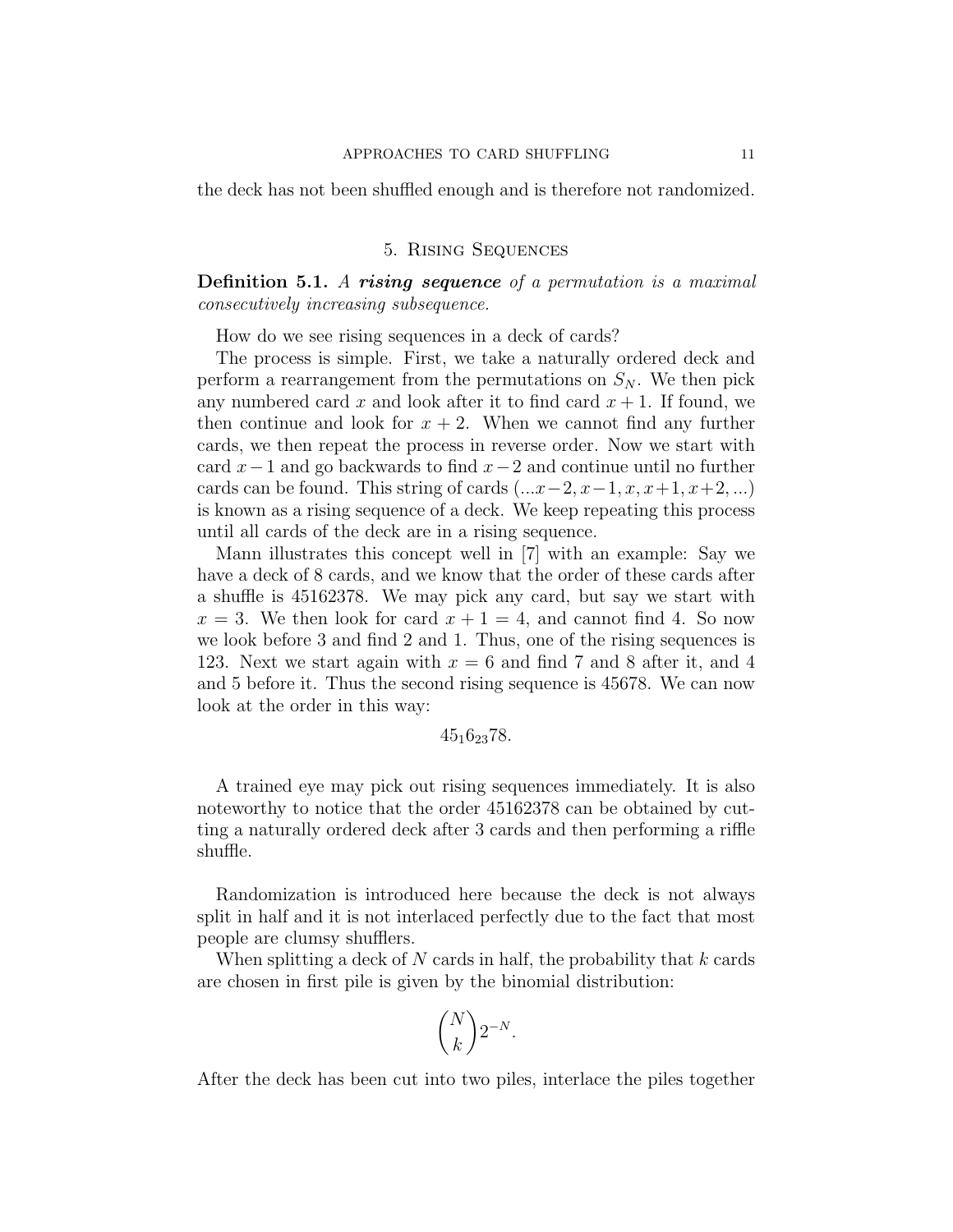in anyway, so long as the cards from each pile maintain their relative order. This requirement comes natural to shufflers, because the cards on the bottom of each pile are dropped in order when shuffling.

Since there are  $\binom{N}{k}$  possible interlacings, each possible interlacing has probability  $1/{N \choose k}$ . Thus, the probability of any given cut followed by any given interleaving is  $\binom{N}{k} 2^{-N} * 1/\binom{N}{k} = 1/2^N$ 

Next, the probability that the riffle shuffle produces the identity permutation (where all cards remain in fixed positions) is

$$
\sum_{k=0}^{N} P(k \text{cards in first pile}) P(\text{identity}|k \text{cards in first pile})
$$

$$
= \sum_{k=0}^{N} \left[ \binom{N}{k} 2^{-N} \right] \frac{1}{\binom{N}{k}} = (N+1) 2^{-N}.
$$

Thus, every permutation with one or two rising sequences other than identity has probability  $2^{-N}$  of being chosen.

In [7], Mann gives the following example:

| $k = \text{cut position}$        |      | cut deck   probability of this cut   possible interleavings |     |     |               |             |     |  |  |
|----------------------------------|------|-------------------------------------------------------------|-----|-----|---------------|-------------|-----|--|--|
|                                  | 123  | 1/8                                                         |     |     |               | 123         |     |  |  |
|                                  | 1 23 | 3/8                                                         |     |     |               | 123,213,231 |     |  |  |
|                                  | 12 3 | 3/8                                                         |     |     | 123, 132, 312 |             |     |  |  |
|                                  | 123  | 1/8                                                         |     | 123 |               |             |     |  |  |
| permutation                      |      | 123 <sup>1</sup>                                            | 213 | 231 | 132           | 312         | 321 |  |  |
|                                  |      |                                                             |     |     |               |             |     |  |  |
| probability under riffle shuffle |      | 1/2                                                         | '8  |     |               |             |     |  |  |

As a rule, a single riffle shuffle always gives a deck either 1 or 2 rising sequences. Being able to quickly pick out rising sequences in a deck is useful for magicians in performing some card tricks. Say that a spectator were to shuffle a new deck of cards 3 times, and then take the top card, look at it, and then reinsert in somewhere in the deck. Then a magician would observe anywhere from 3 to  $2^3 = 8$  rising sequences and try to find the singleton rising sequence - which would be the reinserted card. Since the magician was able to pick out the singleton rising sequence, the deck has still not close to random after 3 shuffles. The question then remains, how many shuffles will bring a deck close to randomization?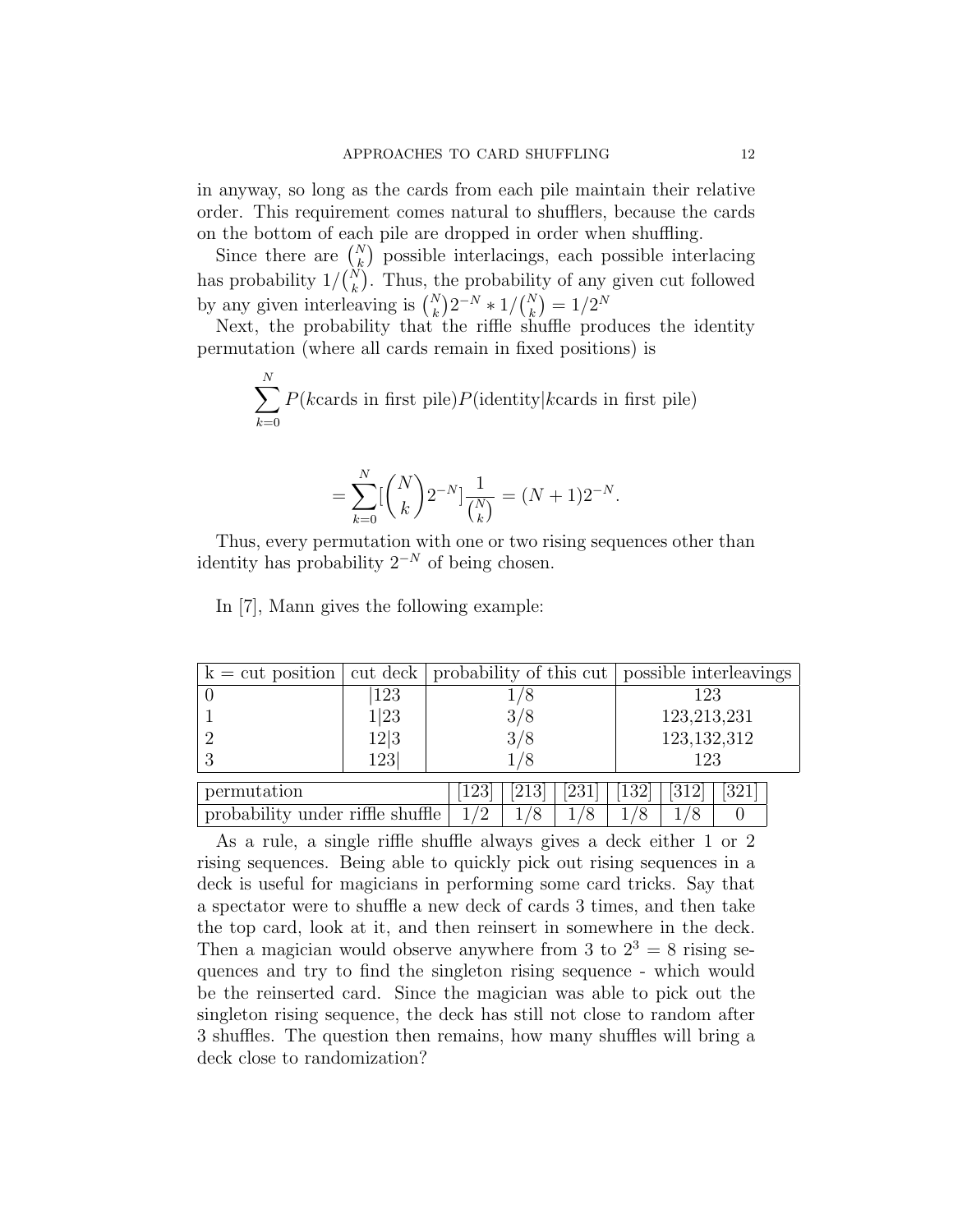

Measuring how close a deck is to having a uniform distribution can be measured by the variation distance formula, where we are taking the difference between two probability distributions on  $S_N$ ,  $Q_1$  and  $Q_2$ :

$$
||Q_1 - Q_2|| = \frac{1}{2} \sum_{\pi \in S_n} |Q_1(\pi) - Q_2(\pi)|
$$

The factor of 1/2 in the formula ensures that the number falls between 0 and 1.

When graphing the variation distance, the horizontal axis is the number of riffle shuffles  $(k)$ , and the vertical axis is the variation distance to uniform. Note the variation distance for  $N = 52$  is near 1 for  $k = 1, 2, 3, 4$  and then starts dropping rapidly. The graph makes a sharp cutoff at  $k = 5$ , and by  $k = 11$  it has taken a value that is very near 0. We notice that a good middle point for the cutoff seems to be  $k=7$ .

By 7 shuffles, the possible number of rising sequences increases to  $27 = 128$ . With their only being 52 cards in a deck, it would now be impossible to identify all rising sequences. Thus after 7 shuffles, our deck is very close to having a uniform distribution.